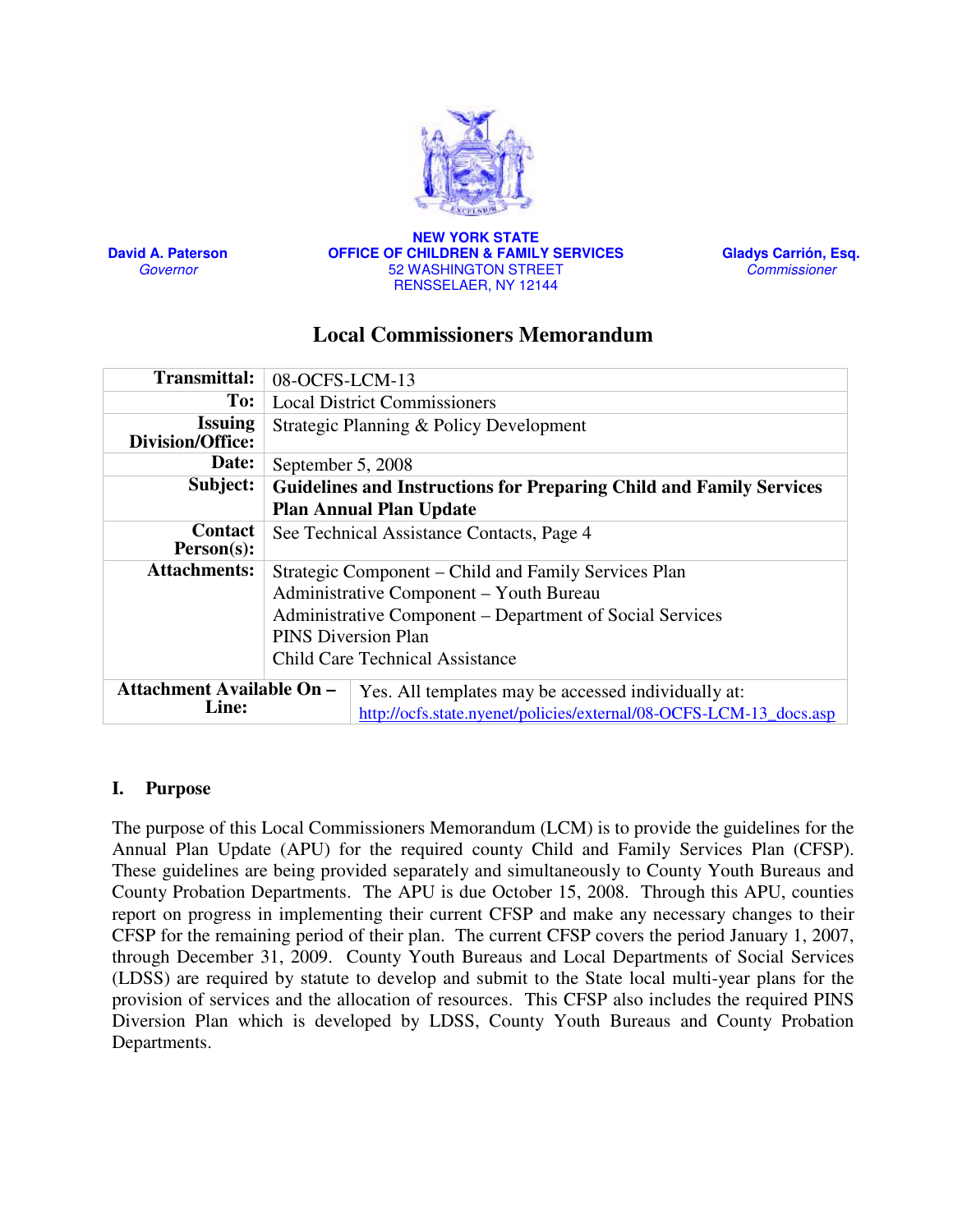# II. Background

OCFS is committed to assisting counties in having a local collaborative planning process.

The guidelines enclosed reflect the following principles and objectives:

- to support and acknowledge a local collaborative planning process inclusive of broad stakeholder involvement;
- to encourage a planning process that has meaning and utility locally, while preserving accountability to state and federal requirements;
- to clarify consistent planning expectations for counties;
- to support a process that focuses on outcomes for children, youth, families, adults and communities;
- to support the important respective administrative roles and responsibilities of County Youth Bureaus and Departments of Social Services.

The Annual Plan Update Guidelines are based on existing requirements. The format and language are consistent with the current three-year plan guidelines and are intended to make the process more efficient.

In February 2008, OCFS held a statewide conference call with counties, soliciting their input on the county planning process and plan document. That was followed up by a request for that feedback in writing. Input from those efforts has been incorporated here and will be considered for future improvements to the county planning process.

OCFS continues to develop its website for submission and review of county plans. The current county CFSPs are in this site for OCFS internal use. We are working to resolve technical issues to make access available to all counties for the next planning cycle.

Some limited new requirements from regulation or statutes have been added since the CFSP Three Year Guidelines were released May 23, 2006. Those new requirements are:

- The need for counties to report on their use of performance- or outcome-based provisions for preventive services. For contracted services, language has been added to the Administrative Component LDSS under sections I. b and II. (For directly provided services, the Strategic Component incorporates those requirements)
- In the area of Child Care, the following changes are needed. OCFS regulations pertaining to responsibility for enrollment of legally-exempt child care providers have been amended and State Fiscal Year 08/09 allocations have been issued. This necessitates the replacement of G-1, Administration. An amendment to Social Services Law, section 410-w (4) (a), expanded the definition of Child Care In Lieu of Temporary Assistance. This resulted in a specific number of work hours required for eligibility and removed the county option to propose a higher number of hours. This will require a replacement of G-3. However, since no county chose this option, the Division of Child Care Services will modify the G-3 for each county to reflect the removal of the option and will send a revised G-3 to each county. Counties will not need to resubmit the G-3 unless they wish to change one of the other parts of the G-3. If you propose a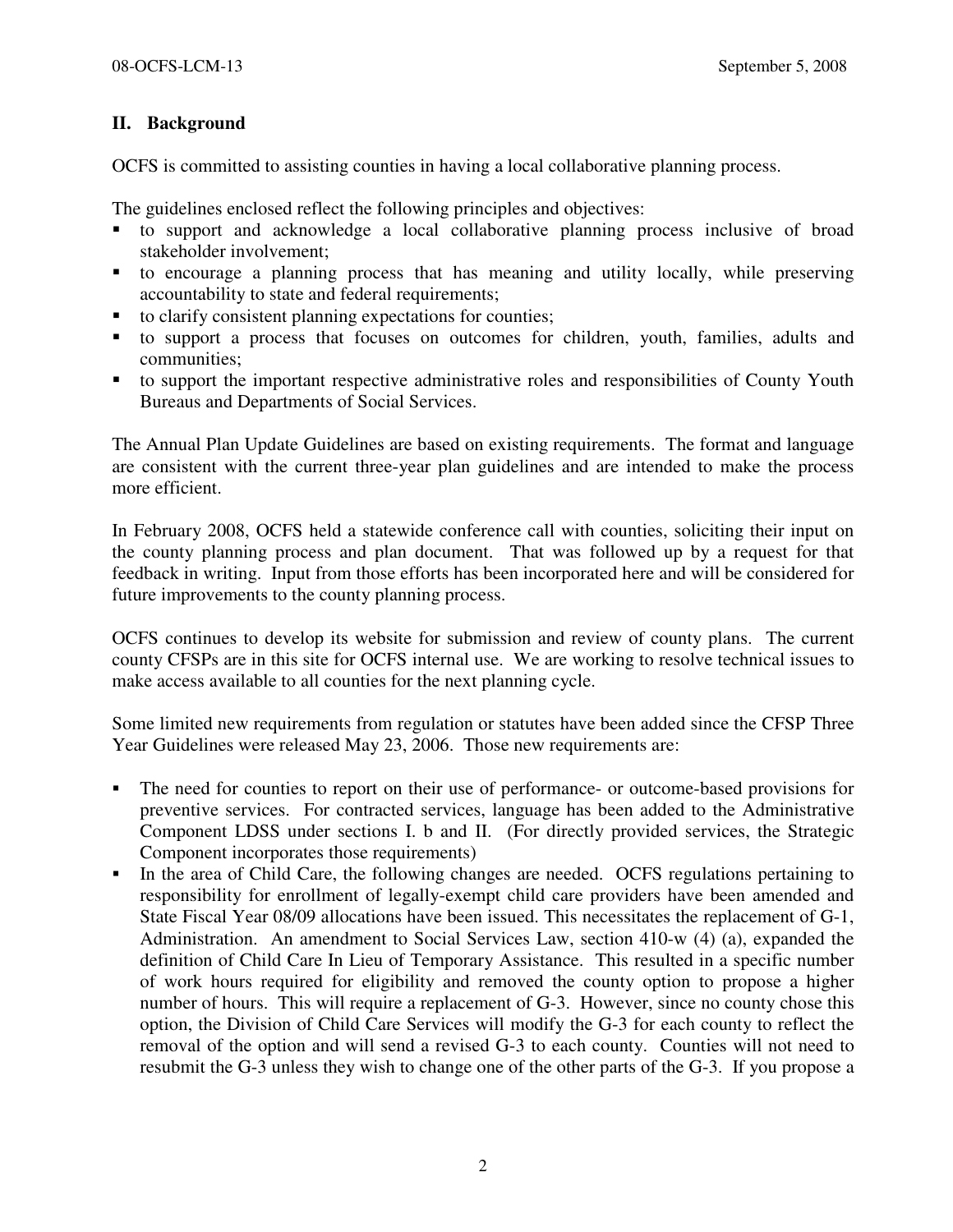change to the G-3, please use the replacement G-3 that will be provided to each county prior to the due date for the APU.

## III. Program Implications

#### Annual Plan Update Guidelines (attached)

The Annual Plan Update guidelines included here are:

- Strategic Component
- Administrative Component Youth Bureau
- Administrative Component Department of Social Services
- **PINS Diversion Services**

## Submission Date

All components of the APU are due to OCFS October 15, 2008. Each county should mail in one original copy of its completed APU and email one electronic copy.

Please clearly number all pages.

## The original copy should be mailed to:

County Plans Administrative Operations Division of Child Welfare and Community Services NYS Office of Children and Family Services 52 Washington Street, Room 321N Rensselaer, New York 12144

The electronic copy should be mailed to: Anne.Johnson@ocfs.state.ny.us

If a county is unable to meet the deadline, an extension may be requested. Requests for extensions should be submitted to Regional Offices (see list below). OCFS is committed to improving the approval process to have APUs approved in a timely manner.

## Templates (optional)

Templates have been created for each part of the CFSP APU. These templates correspond to the narrative sections of the plan and each appendix. This will allow counties to complete their work in an existing named document. The purposes of the use of templates is to facilitate electronic submission, prompt complete submission of all documents, improve the timely review process, and enhance the ability to find and share information contained in county plans.

The use of templates for the submission of this APU is optional. Counties should expect that the use of templates for the next plan submission for the 2010-2012 planning cycle will be required. These templates are being provided so counties may choose to use these for their plan document